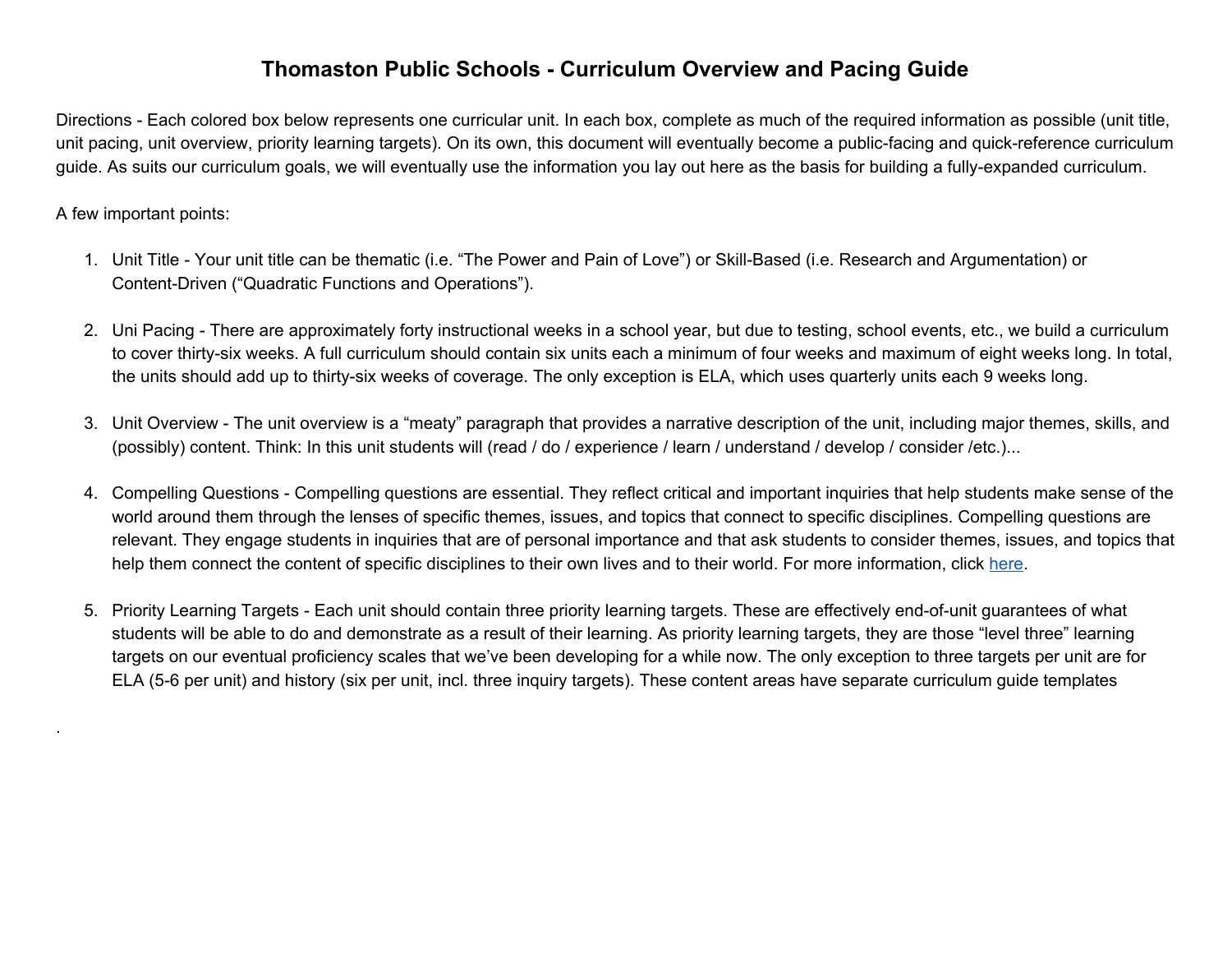| <b>Course Title: Grade 4 Science</b>                                                                                                                                                                                                                                                                                                                                                     |                                                                                                                                                                                                                                                                                                                                                                                                                                                                               |                                                                                                                                                                                                                                                                                                                                                                        |
|------------------------------------------------------------------------------------------------------------------------------------------------------------------------------------------------------------------------------------------------------------------------------------------------------------------------------------------------------------------------------------------|-------------------------------------------------------------------------------------------------------------------------------------------------------------------------------------------------------------------------------------------------------------------------------------------------------------------------------------------------------------------------------------------------------------------------------------------------------------------------------|------------------------------------------------------------------------------------------------------------------------------------------------------------------------------------------------------------------------------------------------------------------------------------------------------------------------------------------------------------------------|
| <b>School: TCS</b>                                                                                                                                                                                                                                                                                                                                                                       | Grade: 4                                                                                                                                                                                                                                                                                                                                                                                                                                                                      | <b>Curriculum Pacing: 36 weeks</b>                                                                                                                                                                                                                                                                                                                                     |
| <b>Unit One: Human Machine</b>                                                                                                                                                                                                                                                                                                                                                           | <b>Unit Two: Birth of Rocks</b>                                                                                                                                                                                                                                                                                                                                                                                                                                               | <b>Unit Three: Waves of Sound</b>                                                                                                                                                                                                                                                                                                                                      |
| <b>Unit Pacing: 7-9 weeks</b>                                                                                                                                                                                                                                                                                                                                                            | <b>Unit Pacing: 7-9 weeks</b>                                                                                                                                                                                                                                                                                                                                                                                                                                                 | <b>Unit Pacing: 7-9 weeks</b>                                                                                                                                                                                                                                                                                                                                          |
| Unit Overview: This introductory human<br>body unit takes the perspective that we<br>can think about our bodies as being like a<br>machine. We have parts for moving<br>around, sensors, and a built-in computer.<br>Students explore their senses and<br>consider how the information we process<br>helps us understand and react to our<br>environment.                                | Unit Overview: This unit takes the<br>perspective that every rock has a story.<br>Students will develop an appreciation for the<br>processes that shape the Earth's surface.<br>After considering where volcanoes form and<br>how they erupt, they turn to investigations of<br>rocks breaking apart and creating potential<br>hazards. Through hands-on investigation,<br>students explore the world of rocks and<br>design ways of protecting humans from their<br>dangers. | Unit Overview: This unit helps students<br>develop the idea that sound is an actual<br>thing, a wave of vibrations traveling through<br>the air. Equipped with this understanding,<br>students can begin to make sense of how<br>sound and music work.                                                                                                                 |
| <b>Compelling Questions</b><br>Why do your biceps bulge?<br>$\bullet$<br>What do people who are blind<br>$\bullet$<br>see?<br>How can some animals see in the<br>$\bullet$<br>dark?<br>How does your brain control your<br>body?                                                                                                                                                         | <b>Compelling Questions</b><br>• Could a volcano pop up where you<br>live?<br>Why do volcanoes explode?<br>$\bullet$<br>Will a mountain last forever?<br>How could you survive a landslide?<br>$\bullet$                                                                                                                                                                                                                                                                      | <b>Compelling Questions</b><br>• How far can a whisper travel?<br>What would happen if you screamed<br>in outer space?<br>Why are some sounds high and<br>some sounds low?                                                                                                                                                                                             |
| <b>Priority Learning Targets</b><br>• I can construct an argument that<br>our body has internal and external<br>structures that function to support<br>survival, growth, and behavior.<br>I can use a model to describe that<br>$\bullet$<br>our bodies receive different types<br>of information through their<br>senses, process the information in<br>their brain, and respond to the | <b>Priority Learning Targets</b><br>• I can identify evidence from patterns in<br>rock formations and fossils in rock<br>layers to support an explanation for<br>changes in landscape over time.<br>I can make observations to provide<br>$\bullet$<br>evidence of the effects of weathering<br>or the rate of erosion by water, ice,<br>wind, or vegetation.<br>I can analyze and interpret data from<br>$\bullet$                                                           | <b>Priority Learning Targets</b><br>• I can develop a model of waves to<br>describe patterns in terms of<br>amplitude and wavelength and that<br>waves can cause objects to move.<br>I can develop a model to describe<br>$\bullet$<br>that light reflecting from objects and<br>entering the eye allows objects to be<br>seen.<br>I can generate and compare multiple |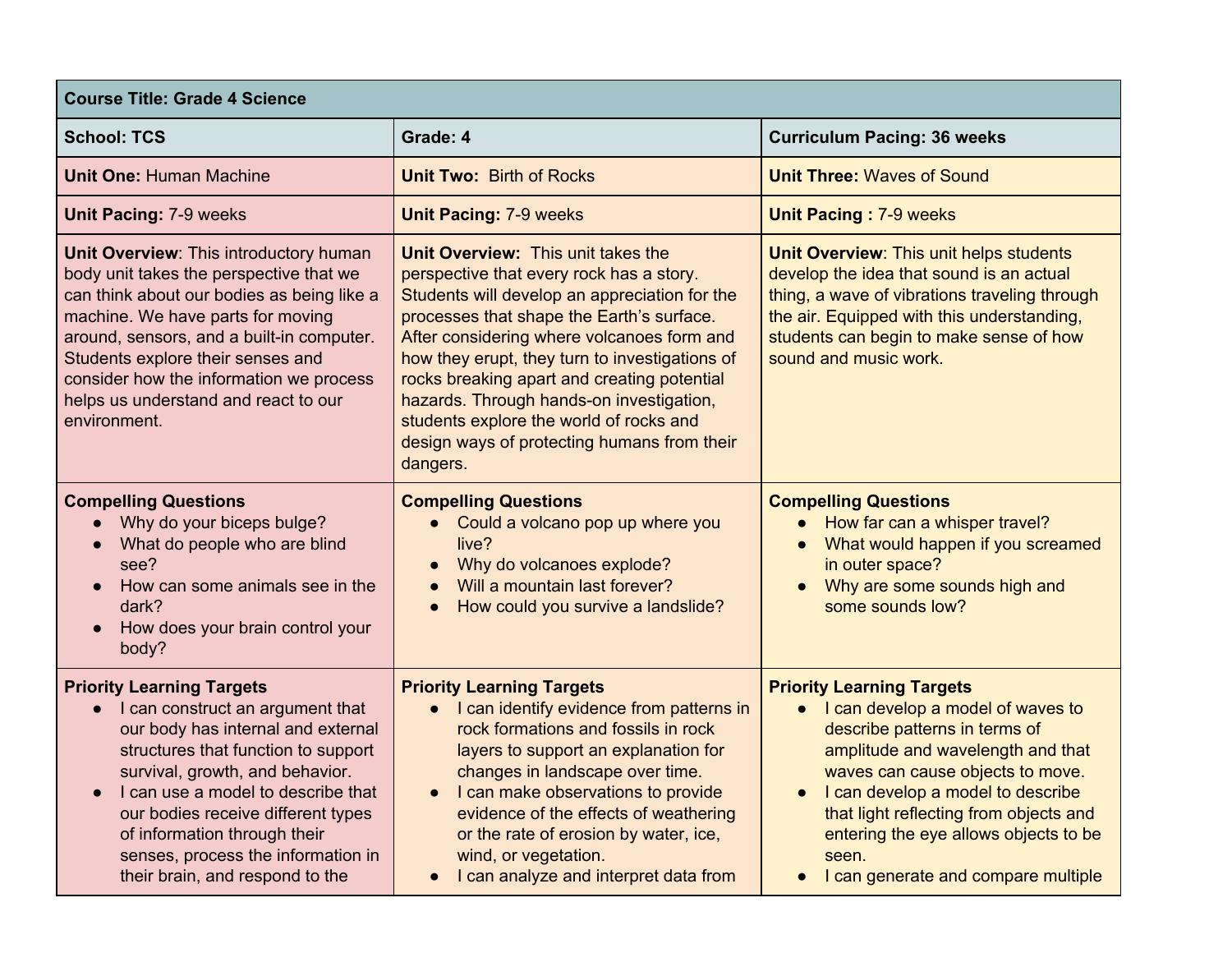| information in different ways.                                                                                                                                                                                                                                                                                                                                                                                                                                                                                                                             | maps to describe patterns of Earth's<br>features.                                                                                                                                                                                                                                                                                                                                                                                                                                                       | solutions that use patterns to transfer<br>information. |
|------------------------------------------------------------------------------------------------------------------------------------------------------------------------------------------------------------------------------------------------------------------------------------------------------------------------------------------------------------------------------------------------------------------------------------------------------------------------------------------------------------------------------------------------------------|---------------------------------------------------------------------------------------------------------------------------------------------------------------------------------------------------------------------------------------------------------------------------------------------------------------------------------------------------------------------------------------------------------------------------------------------------------------------------------------------------------|---------------------------------------------------------|
| <b>Unit Four: Energizing Everything 1</b>                                                                                                                                                                                                                                                                                                                                                                                                                                                                                                                  | <b>Unit Five: Energizing Everything 1</b>                                                                                                                                                                                                                                                                                                                                                                                                                                                               | <b>Unit Six:</b>                                        |
| <b>Unit Pacing: 4-8 weeks</b>                                                                                                                                                                                                                                                                                                                                                                                                                                                                                                                              | Unit Pacing: 4-8 weeks                                                                                                                                                                                                                                                                                                                                                                                                                                                                                  | <b>Unit Pacing:</b>                                     |
| Unit Overview: This introductory energy<br>unit will encourage students to think about<br>the energy that things need to move.<br>Students will explore how energy makes<br>things go, from powering vehicles to<br>moving one's body. Students will<br>experiment with rubber bands to discover<br>the relationship between how much<br>energy is stored in a material and how<br>much is released. They will investigate the<br>role that hills play in making roller<br>coasters move and the energy transfer<br>that happens when two objects collide. | Unit Overview: This introductory energy unit<br>will encourage students to think about the<br>energy that things need to move. Students will<br>explore how energy makes things go, from<br>powering vehicles to moving one's body.<br>Students will realize that thinking about the<br>world in terms of energy helps them make<br>sense of how and why things speed up and<br>slow down. Hands-on activities focus on<br>engineering, testing hypotheses and using<br>results to develop their ideas. | <b>Unit Overview:</b>                                   |
| <b>Compelling Questions</b><br>How is your body similar to a car?<br>What makes roller coasters go so<br>fast?<br>Why is the first hill of a roller<br>coaster always the highest?<br>Could you knock down a building<br>using only dominoes?                                                                                                                                                                                                                                                                                                              | <b>Compelling Questions</b><br>Can you build a chain reaction<br>machine?<br>What if there were no electricity?<br>$\bullet$<br>How long did it take to travel across<br>the country before cars and planes?<br>Where does energy come from?                                                                                                                                                                                                                                                            | <b>Compelling Questions</b>                             |
| <b>Priority Learning Targets</b><br>I can use evidence to construct an<br>explanation relating the speed of<br>an object to the energy of that<br>object.<br>I can make observations to<br>provide evidence that energy can<br>be transferred from place to place                                                                                                                                                                                                                                                                                          | <b>Priority Learning Targets</b><br>I can use evidence to construct an<br>explanation relating the speed of an<br>object to the energy of that object.<br>I can make observations to provide<br>$\bullet$<br>evidence that energy can be<br>transferred from place to place by<br>sound, light, heat, and electric                                                                                                                                                                                      | <b>Priority Learning Targets</b>                        |